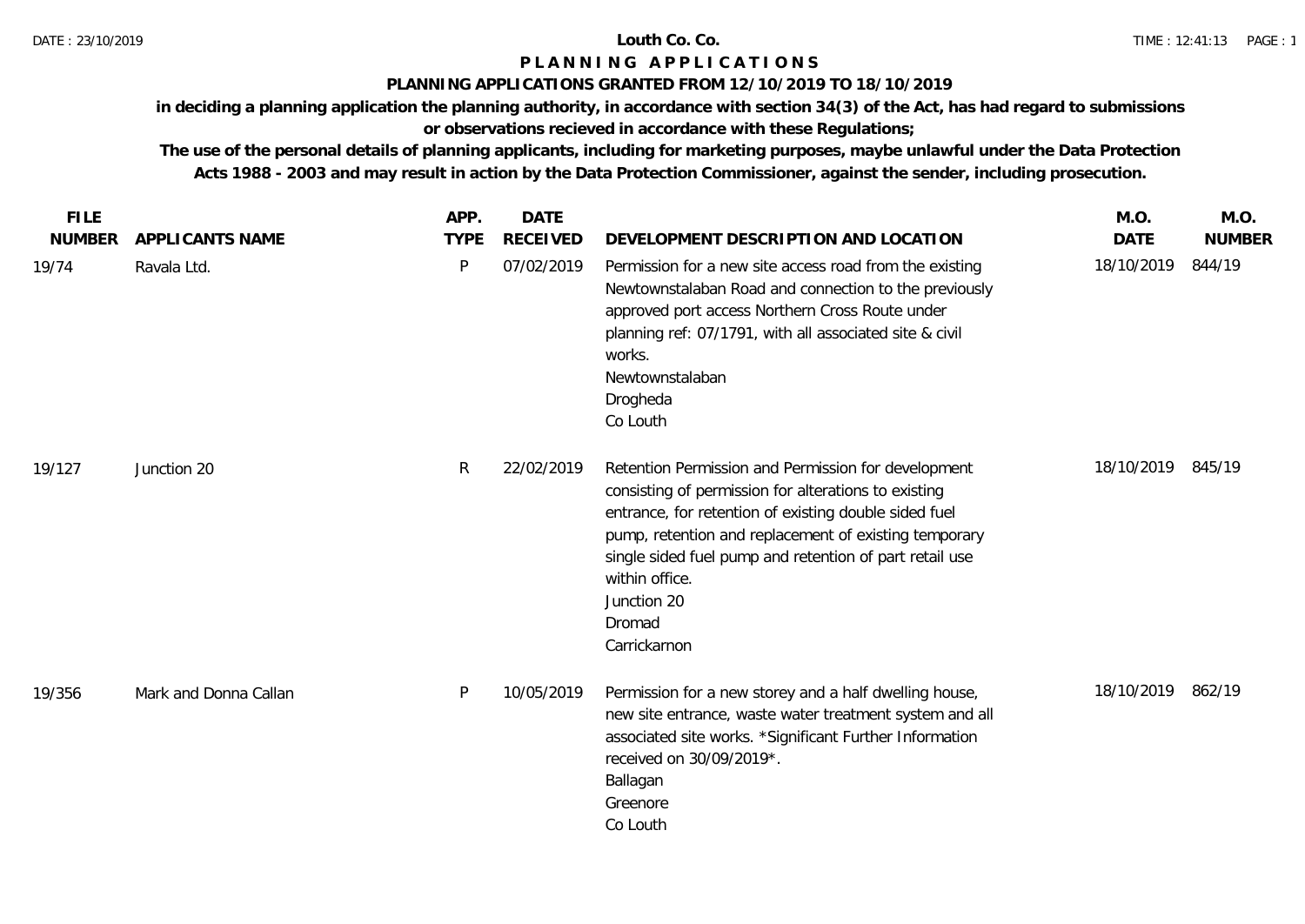### **PLANNING APPLICATIONS GRANTED FROM 12/10/2019 TO 18/10/2019**

**in deciding a planning application the planning authority, in accordance with section 34(3) of the Act, has had regard to submissions** 

# **or observations recieved in accordance with these Regulations;**

| <b>FILE</b>   |                         | APP.        | <b>DATE</b>     |                                                                                                                                                                                                                                                                                                                                                         | M.O.              | M.O.          |
|---------------|-------------------------|-------------|-----------------|---------------------------------------------------------------------------------------------------------------------------------------------------------------------------------------------------------------------------------------------------------------------------------------------------------------------------------------------------------|-------------------|---------------|
| <b>NUMBER</b> | APPLICANTS NAME         | <b>TYPE</b> | <b>RECEIVED</b> | DEVELOPMENT DESCRIPTION AND LOCATION                                                                                                                                                                                                                                                                                                                    | <b>DATE</b>       | <b>NUMBER</b> |
| 19/460        | Olivia Hussey           | P           | 12/06/2019      | Permission to demolish existing dwelling and garage,<br>erect replacement dwelling and garage, decommission<br>existing septic tank, install new waste water treatment<br>system and all associated site works.<br>Duffsfarm<br>Termonfeckin<br>Co Louth                                                                                                | 18/10/2019        | 854/19        |
| 19/515        | Ronan & Marie McCartney | P           | 28/06/2019      | Permission for a two storey dwelling house and<br>associated site development works. *Significant Further<br>Information received on 27/09/2019*<br>The Orchard<br>Rock Road<br>Blackrock<br>Co Louth                                                                                                                                                   | 18/10/2019 861/19 |               |
| 19/543        | Cliona McCann           | P           | 08/07/2019      | Permission for proposed one and a half storey design<br>dwelling house, on-site well, installation of proprietary<br>waste water treatment system/percolation area, new<br>vehicular entrance from public road, together with<br>associated site works. *Significant Further Information<br>received on 30/09/2019*.<br>Athclare<br>Dunleer<br>Co Louth | 18/10/2019        | 850/19        |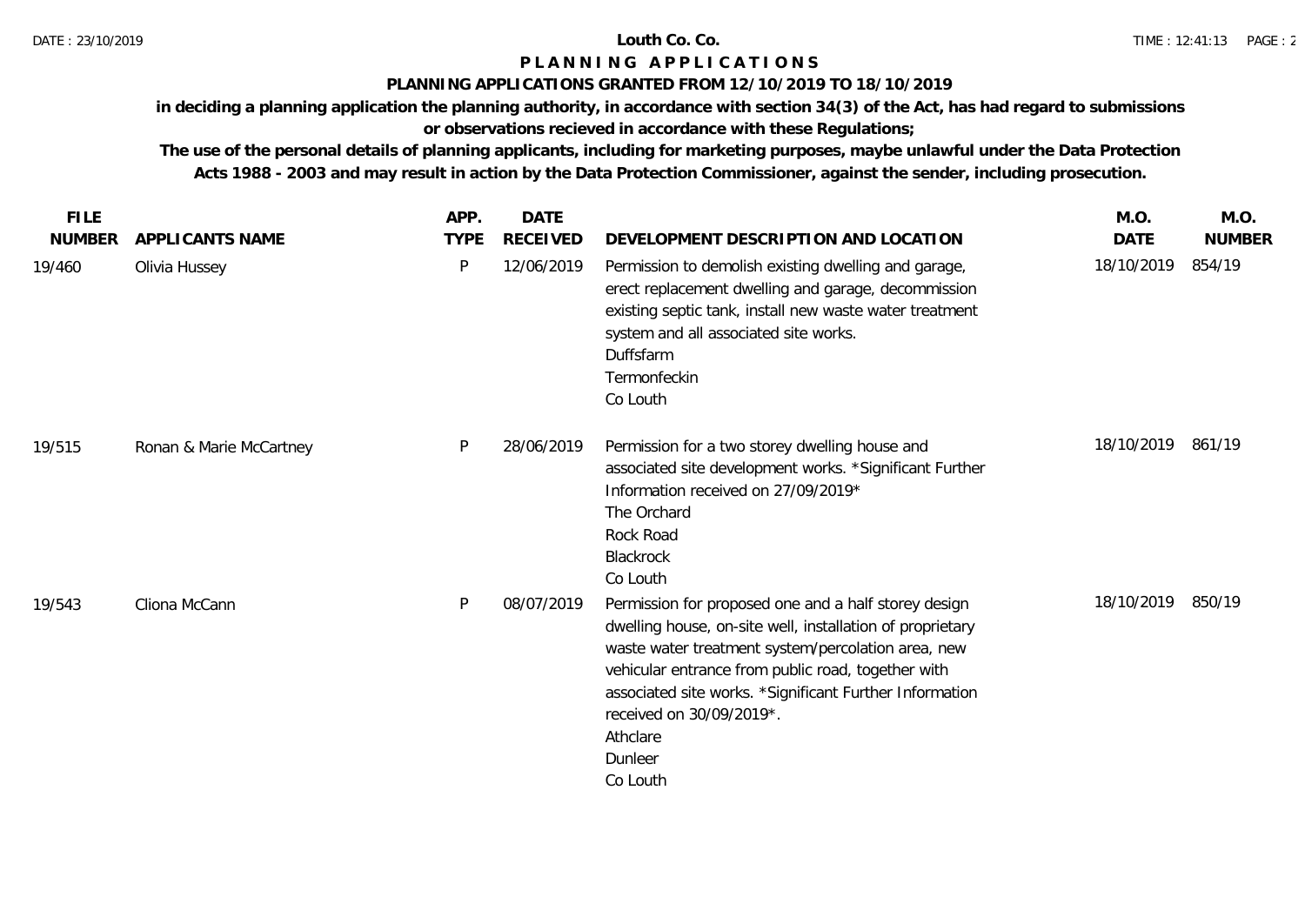### **PLANNING APPLICATIONS GRANTED FROM 12/10/2019 TO 18/10/2019**

**in deciding a planning application the planning authority, in accordance with section 34(3) of the Act, has had regard to submissions** 

# **or observations recieved in accordance with these Regulations;**

| <b>FILE</b><br><b>NUMBER</b> | APPLICANTS NAME                           | APP.<br><b>TYPE</b> | <b>DATE</b><br><b>RECEIVED</b> | DEVELOPMENT DESCRIPTION AND LOCATION                                                                                                                                                                                                                                                                                                                                                                                                                                                                | M.O.<br><b>DATE</b> | M.O.<br><b>NUMBER</b> |
|------------------------------|-------------------------------------------|---------------------|--------------------------------|-----------------------------------------------------------------------------------------------------------------------------------------------------------------------------------------------------------------------------------------------------------------------------------------------------------------------------------------------------------------------------------------------------------------------------------------------------------------------------------------------------|---------------------|-----------------------|
| 19/569                       | Cian Maguire Farms Ltd                    | P                   | 18/07/2019                     | Permission for alterations to existing ground levels, using<br>imported soil and stone material, for the purpose of the<br>improvement of the lands for agricultural use and<br>associated site development works.<br>Smarmore<br>Ardee<br>County Louth                                                                                                                                                                                                                                             | 18/10/2019          | 858/19                |
| 19/576                       | Stephen & Laura Hickey                    | P                   | 19/07/2019                     | Permission for a new two storey dwelling, domestic<br>garage, new vehicular entrance, effluent treatment<br>system, percolation area and all associated site<br>development works.<br>Cavan Road<br><b>Tates and Carrans Park</b><br>Dundalk<br>Co Louth                                                                                                                                                                                                                                            | 18/10/2019 863/19   |                       |
| 19/675                       | Melcorpo Commercial Properties<br>Limited | P                   | 26/08/2019                     | Permission for revisions to the existing building to<br>provide an emergency escape stairs and route from Level<br>1 (car park) to Level 3 (cinema) resulting in an additional<br>104.7sqm. Revisions at Level 1 also include the<br>reconfiguration and provision of a new bin store<br>(37.2sqm) resulting in the loss of 2 no. car parking<br>spaces. Permission is also sought for all associated site<br>and development works.<br>Drogheda Town Centre<br>West Street<br>Drogheda<br>Co Louth | 18/10/2019 846/19   |                       |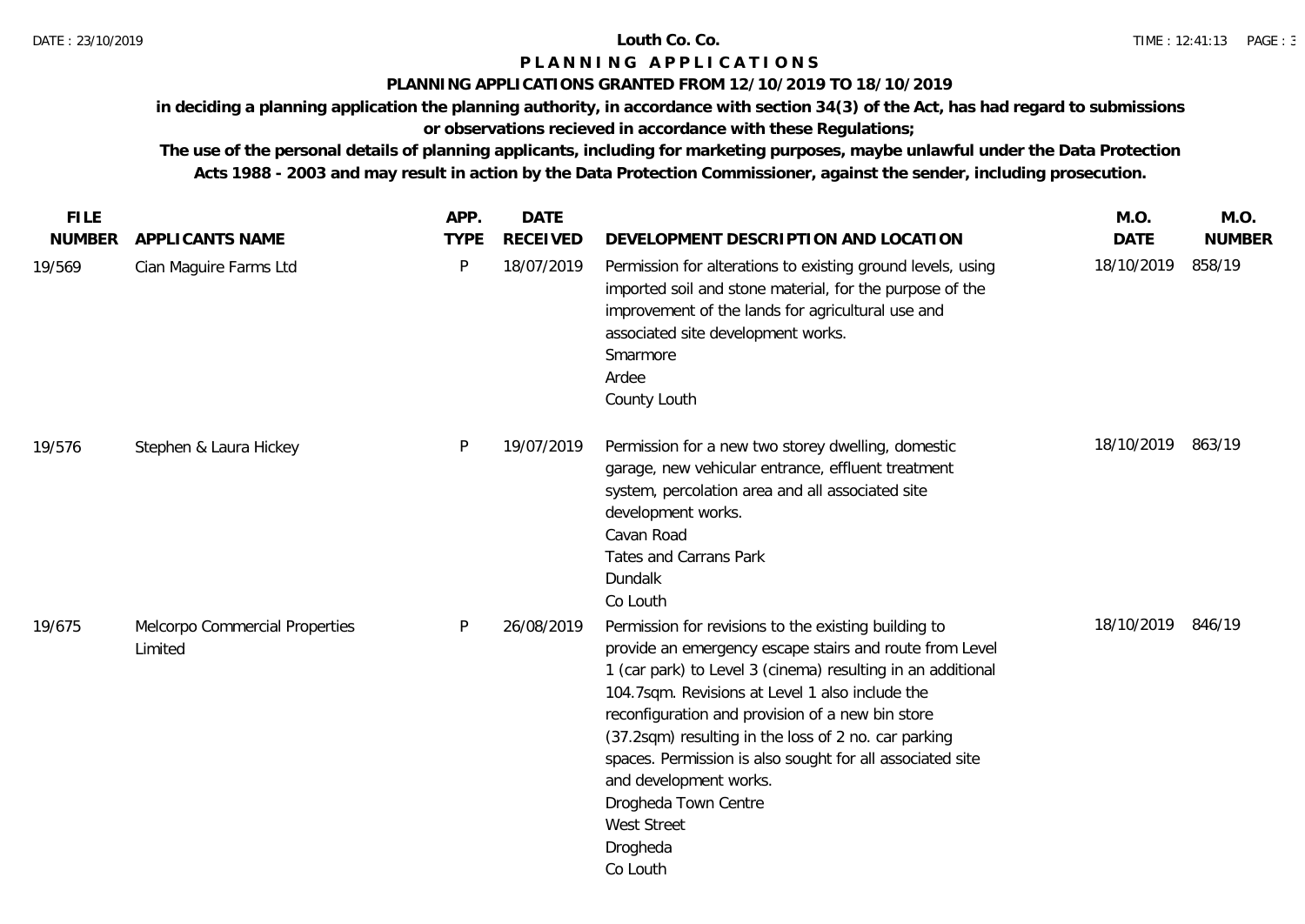### **PLANNING APPLICATIONS GRANTED FROM 12/10/2019 TO 18/10/2019**

**in deciding a planning application the planning authority, in accordance with section 34(3) of the Act, has had regard to submissions** 

# **or observations recieved in accordance with these Regulations;**

| <b>FILE</b>   |                 | APP.         | <b>DATE</b>     |                                                                                                                                                                                                                                                                                                                                        | M.O.              | M.O.          |
|---------------|-----------------|--------------|-----------------|----------------------------------------------------------------------------------------------------------------------------------------------------------------------------------------------------------------------------------------------------------------------------------------------------------------------------------------|-------------------|---------------|
| <b>NUMBER</b> | APPLICANTS NAME | <b>TYPE</b>  | <b>RECEIVED</b> | DEVELOPMENT DESCRIPTION AND LOCATION                                                                                                                                                                                                                                                                                                   | <b>DATE</b>       | <b>NUMBER</b> |
| 19/693        | Conor Byrne     | $\mathsf{R}$ | 28/08/2019      | Retention permission for extensions to rear of existing<br>two storey dwelling at ground floor and first floor level,<br>with retention of existing attic storage area and dormer<br>window to rear of dwelling together with retention of<br>existing detached single storey storage shed.<br>55 Chapel Street<br>Dundalk<br>Co Louth | 18/10/2019        | 853/19        |
| 19/701        | Thomas Neacy    | P            | 30/08/2019      | Permission sought for side and rear extension to existing<br>dwelling including alterations to existing front elevation,<br>decommission existing septic tank, install new waste<br>water treatment system and percolation area and all<br>associated site works.<br>Tullydonnell<br>Dunleer<br>Co Louth                               | 18/10/2019        | 847/19        |
| 19/708        | Eamon Gallagher | $\mathsf{R}$ | 02/09/2019      | Retention permission for an existing dwelling house,<br>position and origination on site originally granted<br>permission under planning ref. no. 99/426 and all<br>associated site development works.<br>Newrath<br>Castlebellingham<br>Co Louth                                                                                      | 18/10/2019 849/19 |               |